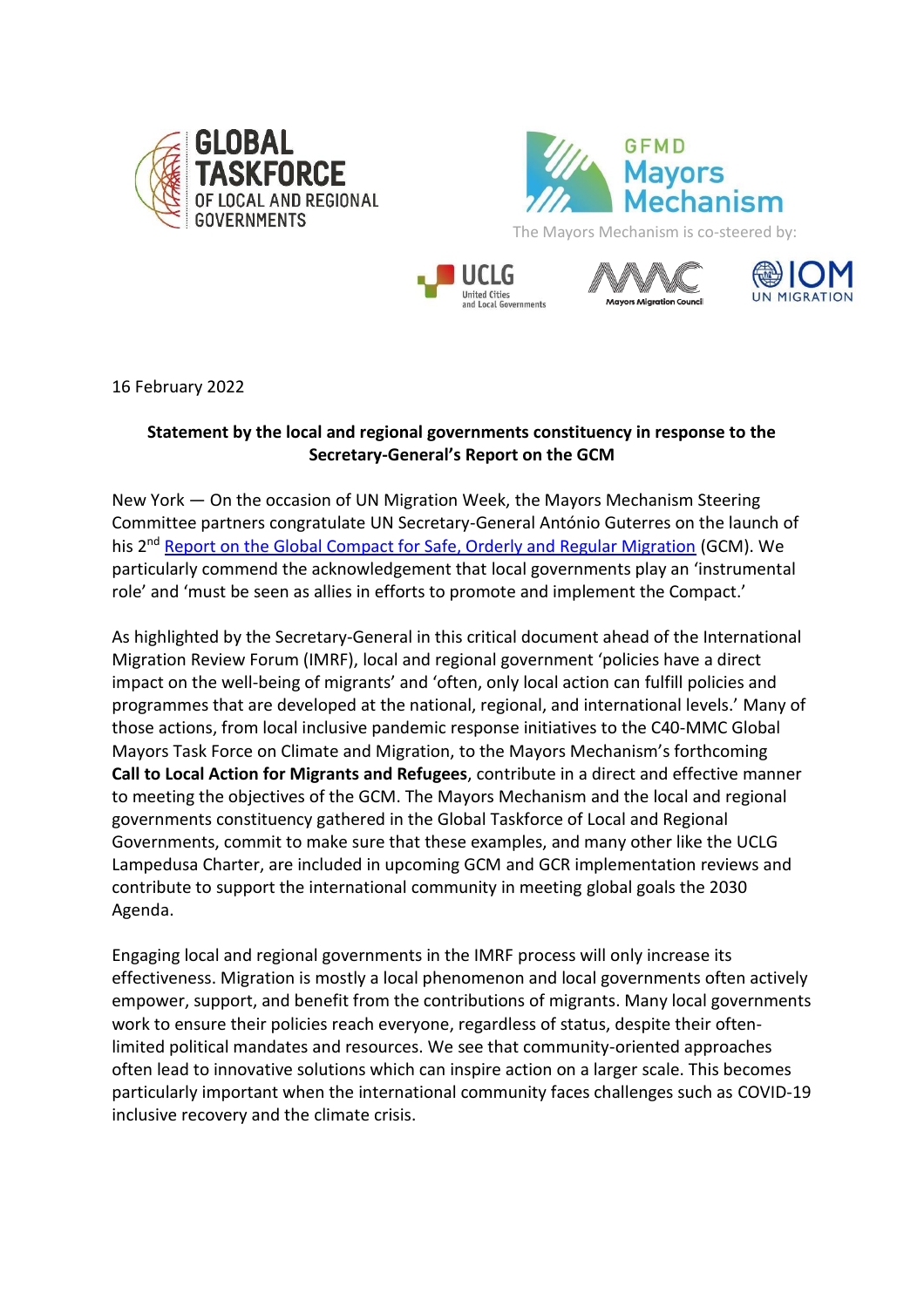**Through our Mayors Mechanism partnership, we are committed to advance local action that fulfills the promise of the GCM and to bring the voices and priorities of local governments to the first International Migration Review Forum (IMRF) this May.**

In recognition of the Secretary-General's Report and in line with the whole-of-government and whole-of-society principles, we:

- **1. Encourage Member States** to:
	- **Consult** with local and regional governments as they prepare their national strategy and GCM implementation review ahead of the IMRF, as encouraged in the GCM (ART 44 and 53).
	- **Invite** local and regional governments to join their delegation to the IMRF, as encouraged by the President of the General Assembly and as suggested in the IMRF modalities resolution (ART 8).
	- **Partner** with local and regional governments and their networks in submitting concrete pledges to the IMRF.
- **2. Request the President of the General Assembly** to provide adequate space for local and regional governments to participate in and contribute to the IMRF discussions through a transparent and inclusive process.
- **3. Encourage the co-facilitators of the IMRF Progress Declaration**, the Governments of Bangladesh and Luxemburg, to meaningfully engage with local and regional governments in the consultation and negotiation process, modeling the consultation of local governments in the IMRF modalities resolution negotiation led by Bangladesh.

As the international community works to reinvigorate inclusive multilateralism as called for by Our Common Agenda and the GCM by opening gateways for the meaningful participation of local governments, we count on Member States and the UN System to seize the opportunity offered by the first ever IMRF to build an inclusive and robust cooperation framework for all. We hope we have the opportunity to stand with you as allies at the IMRF.